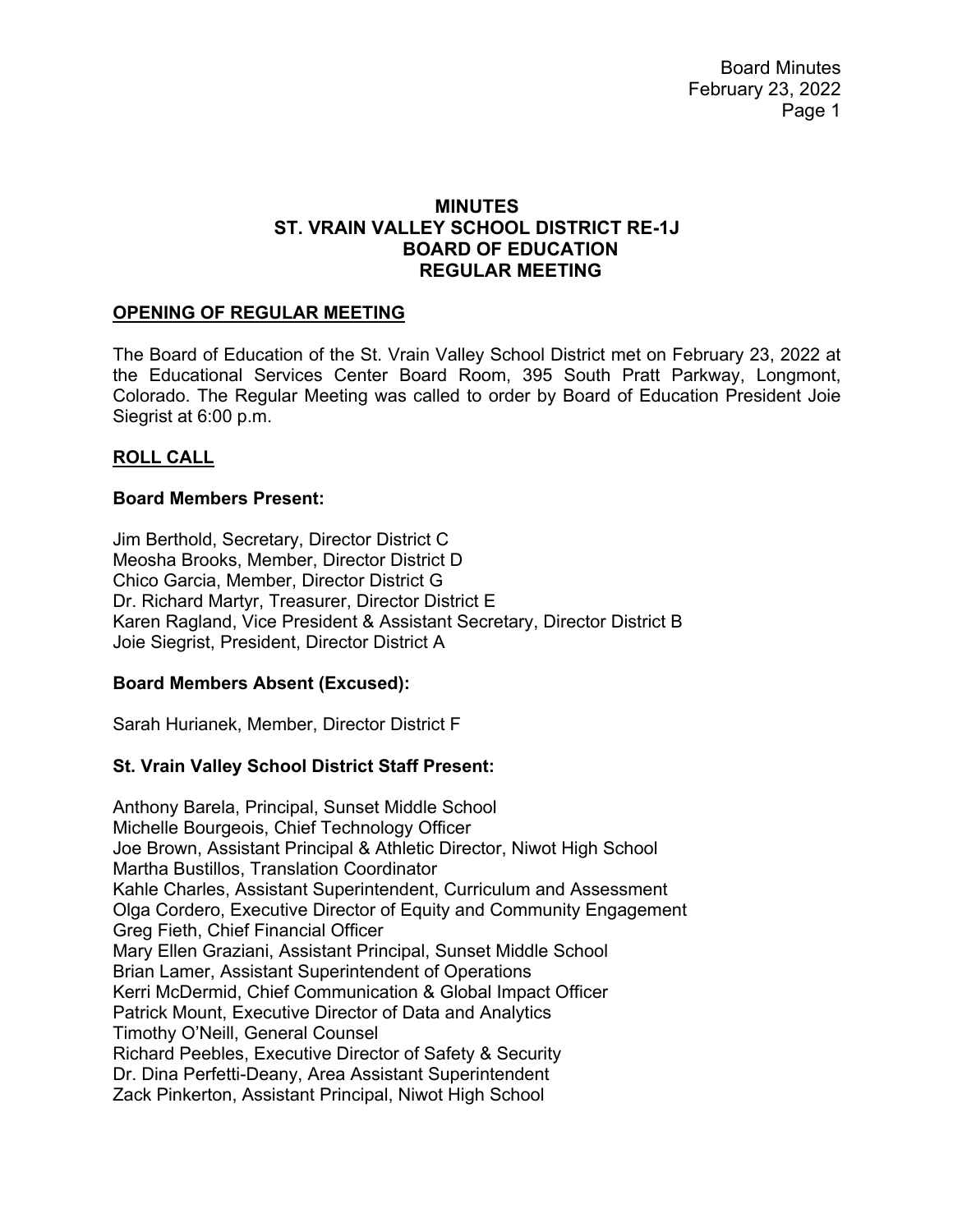Board Minutes February 23, 2022 Page 2

Nancy Pitz, Principal, Niwot Elementary Eric Rauschkolb, Principal, Niwot High School Erin Roe, Assistant Principal, Niwot High School Kristopher Schuh, Area Assistant Superintendent Brandon Shaffer, Executive Director of Governmental & Legal Affairs Johnny Terrell, Assistant Superintendent, Student Services Kathi Jo Walder, Principal, Indian Peaks Elementary Jennifer Webster, Principal, Burlington Elementary

# **AMENDMENTS TO THE AGENDA (2.0)**

None

### **VISITORS (3.0)**

Steve Villarreal, President, St. Vrain Valley Education Association – did not address the Board.

Josh Griffin, Erie High School Principal, start date July 1, 2022

Audrey Asbury, Diego Castro, Mary Ellen Coaty, Jose Fuentes Valdez, Reese Macchia, Anika Nagpal, Ethan Rauschkolb, Allyson Soto Ramirez, Sophia Trabona - students

### **AUDIENCE PARTICIPATION (4.0)**

Tim Villard, Concepcion Cruz and Rosa Rubio are members of the public, who spoke to the Board.

#### **SUPERINTENDENT UPDATE (5.0)**

President Joie Siegrist provided the Superintendent's update on behalf of Dr. Haddad. She reported that Up-A-Creek Robotics recently won the state competition and have qualified for the World competition, Soaring Heights PK-8 will be hosting the middle school Robotics Championships this weekend, St. Vrain wrestling had a great weekend at the State Championships, basketball playoffs begin this week, and COVID metrics continue to improve.

#### **REPORTS (6.0)**

#### **Niwot High School Student Advisory Council Feeder Report (6.1)**

Kristopher Schuh introduced Eric Rauschkolb, Niwot High School Principal, Niwot feeder Principals Anthony Barela, Jennifer Webster, Kathi Jo Walder, Nancy Pitz, Niwot High School students Audrey Asbury, Diego Castro, Mary Ellen Coaty, Anika Nagpal and Ethan Rauschkolb. The Niwot High students shared an informative presentation featuring highlights of the Niwot High School feeder.

#### **Wellness, Culture and Safety Inventory Report (6.2)**

Johnny Terrell, Patrick Mount and Olga Cordero presented the Wellness, Culture and Safety Inventory survey results to the Board of Education. The Wellness, Culture and Safety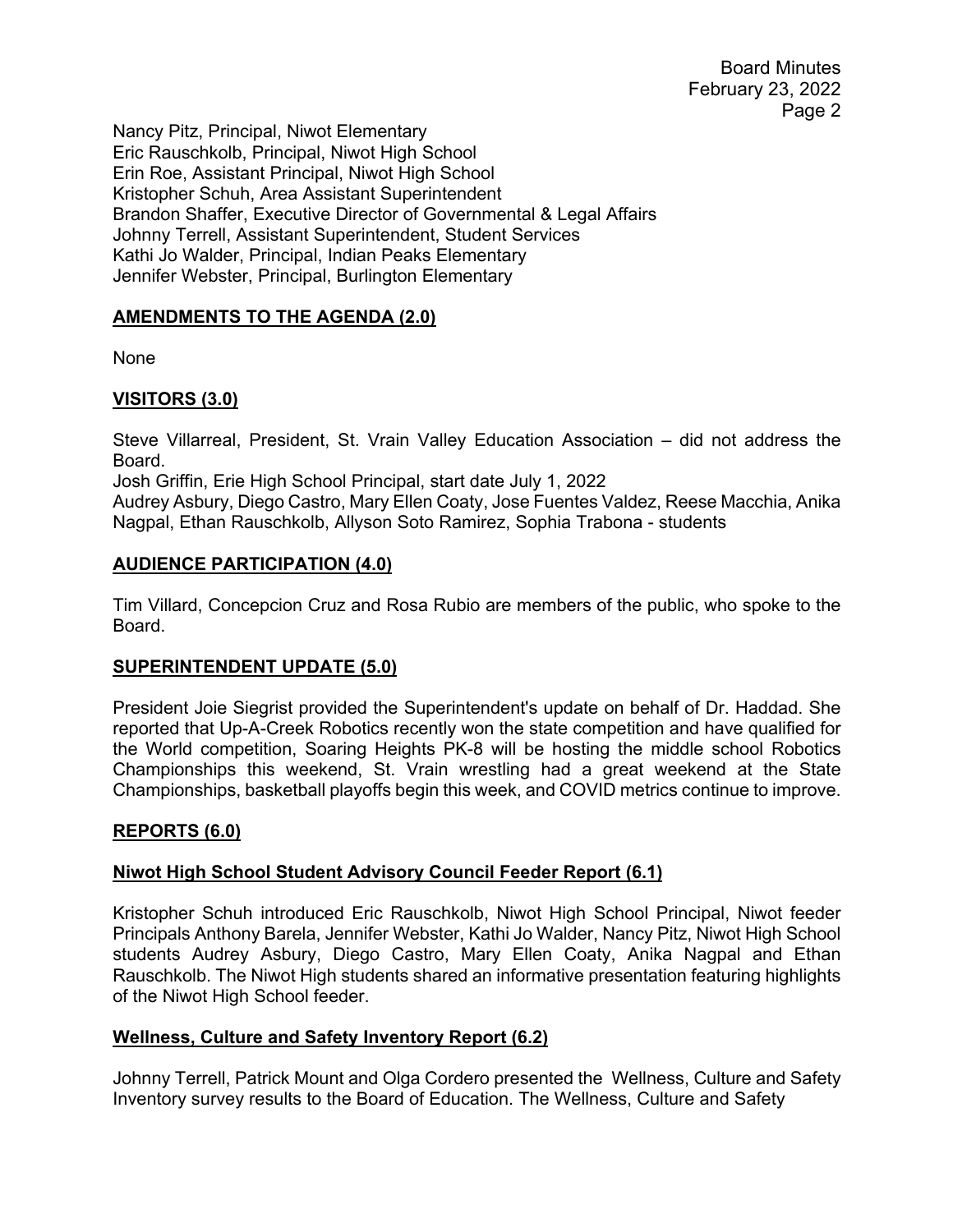Inventory survey is an online, anonymous inventory which replaces the Youth Risk Behavior Survey/Healthy Kids Colorado Survey (YRBS/HKCS) that was previously implemented in the District. All high schools administered the inventory to grades 9-12 in order to learn more about the climate within St. Vrain Valley Schools. The Wellness Culture and Safety Inventory was generated in partnership with Panorama Education, a company that has successfully worked with numerous school districts across the country and specializes in surveys.

## **CONSENT ITEMS (7.0)**

Meosha Brooks moved to approve Consent Agenda Items 7.1 through 7.5. Karen Ragland seconded.

- 1. Approval: Approval of Recommendation to Hire Principal at Erie High School
- 2. Approval: Approval of Purchase and Trade-In of Network Products
- 3. Approval: Approval of Purchase of Chromebooks and Google Management Licenses
- 4. Approval: Approval of Amendment (GMP) to Construction Manager/General Contractor (CMGC) Contract for the Indian Peaks Elementary School Security Improvements **Project**
- 5. Approval: Approval of Amendment (GMP) to Construction Manager/General Contractor (CMGC) Contract for the Rocky Mountain Elementary School Security Improvements Project

The motion carried by unanimous roll call vote: [Jim Berthold, yes; Meosha Brooks, yes; Chico Garcia, yes; Sarah Hurianek, absent; Dr. Richard Martyr, yes; Karen Ragland, yes; Joie Siegrist, yes].

#### **ACTION ITEMS (8.0)**

#### **Student Voter Registration Awareness Week (8.1)**

Karen Ragland moved that the Board of Education adopt the resolution to proclaim Student Voter Registration Awareness Week as April 4-8, 2022. Dr. Richard Martyr seconded.

Kahle Charles reported that Molly Fitzpatrick, Boulder County Clerk and Recorder, has asked our Board of Education to adopt a resolution to proclaim Student Voter Registration Awareness Week as April 4-8, 2022. With the passage of Amendment 76, 17-year-olds (who will be 18 before the General Election) will no longer have the right to participate in primary elections as they were allowed to in 2020.

The motion carried by unanimous acclamation: [Jim Berthold, yes; Meosha Brooks, yes; Chico Garcia, yes; Sarah Hurianek, absent; Dr. Richard Martyr, yes; Karen Ragland, yes; Joie Siegrist, yes].